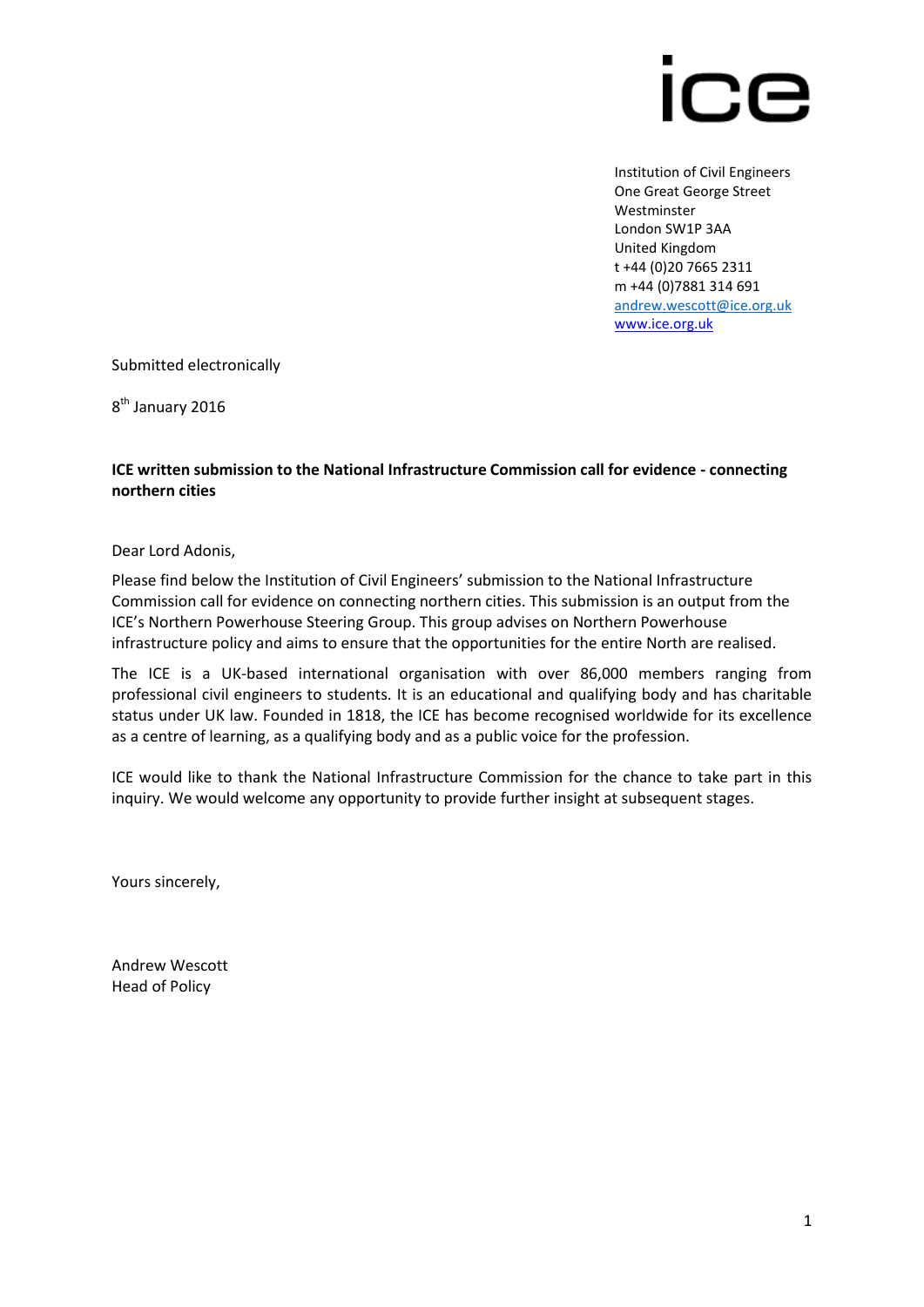# M.

# **ICE Submission to the National Infrastructure Commission call for evidence on connecting northern cities**

# **1. To what extent are weaknesses in transport connectivity holding back northern city regions (specifically in terms of jobs, enterprise creation and growth, and housing)?**

Journey times and frequency of services between Northern cities are poor and impact on freight as well as passenger services.<sup>1</sup> For example, rail journeys between Manchester and Leeds are 49 minutes; Sheffield to Manchester Airport takes 73 minutes; Leeds to Newcastle takes 87 minutes; and Liverpool to Manchester takes 32 minutes.<sup>2</sup> Improving these journey times is vital to unlocking growth among the Northern cities. A 20 minutes reduction in the train journey time between Manchester and Leeds would be worth £6.7 billion to the North of England economy.<sup>3</sup>

The capacity of the Northern road network is constrained with high demand from commuters, freight and leisure users. By 2040 many of these roads will suffer from severe congestion if interventions do not take place. This will further increase journey times on the roads, which will slow commuter and freight journeys. The Eddington report states that a 5 per cent reduction in travel time for all business travel on the road network in Great Britain could generate cost savings to business in the region of £2.5 billion per annum.<sup>4</sup> Reducing the time it takes to travel between Northern cities by road will unlock growth and incentivise greater use of Northern ports and airports. In the Manchester city region improved transport links could deliver 4,500 jobs and £300 million GVA per annum.<sup>5</sup>

Poor transport connectivity across the North is preventing city regions from realising their economic potential. The North has a number of cities which perform well individually, but are unable to compete internationally as part of a wider economic area. While Northern cities can be viewed as individually successful, their ability to share knowledge, realise economic growth and regenerate communities is hampered by lengthy and infrequent journeys from one city to another. In addition, this is a disincentive for people to commute from one major city to another and realise job opportunities elsewhere.

By connecting cities and towns, transport investment facilitates the interchange of goods, services, knowledge and skills, and builds 'agglomeration economies' around areas of commercial specialisation<sup>6</sup>. Businesses want connectivity, not based just on commuter routes, but to include;

 $\overline{a}$ 

 $^1$  Higgins (2014) Rebalancing Britain: from HS2 towards a national transport strategy [https://www.gov.uk/government/uploads/system/uploads/attachment\\_data/file/374709/Rebalancing\\_Britain\\_-](https://www.gov.uk/government/uploads/system/uploads/attachment_data/file/374709/Rebalancing_Britain_-_From_HS2_towards_a_national_transport_strategy.pdf) From HS2 towards a national transport strategy.pdf

<sup>2</sup> HM Government/ Transport for the North (Mar 2015) The Northern Powerhouse : One Agenda, One Economy, One North. [https://www.gov.uk/government/uploads/system/uploads/attachment\\_data/file/427339/the-northern-powerhouse-tagged.pdf](https://www.gov.uk/government/uploads/system/uploads/attachment_data/file/427339/the-northern-powerhouse-tagged.pdf)

<sup>&</sup>lt;sup>3</sup> Transport for Greater Manchester 2040 Visio[n http://www.tfgm.com/2040/Documents/14-](http://www.tfgm.com/2040/Documents/14-1882%20GM%20Transport%20Vision%202040.pdf) [1882%20GM%20Transport%20Vision%202040.pdf](http://www.tfgm.com/2040/Documents/14-1882%20GM%20Transport%20Vision%202040.pdf)

<sup>4</sup> Eddington (2005)

<http://webarchive.nationalarchives.gov.uk/20090104005813/http:/www.dft.gov.uk/162259/187604/206711/volume1.pdf> 5 <http://www.tfgm.com/ltp3/Documents/GMGRP-Transport-Strategy.pdf>

<sup>&</sup>lt;sup>6</sup> Cox E and Raikes L (2015) Transport for the North: A blueprint for devolving and integrating transport powers in England, IPPR North. http://www.ippr.org/publications/transport-for-the-north-a-blueprint-for-devolving-and-integrating-transport-powers-in-england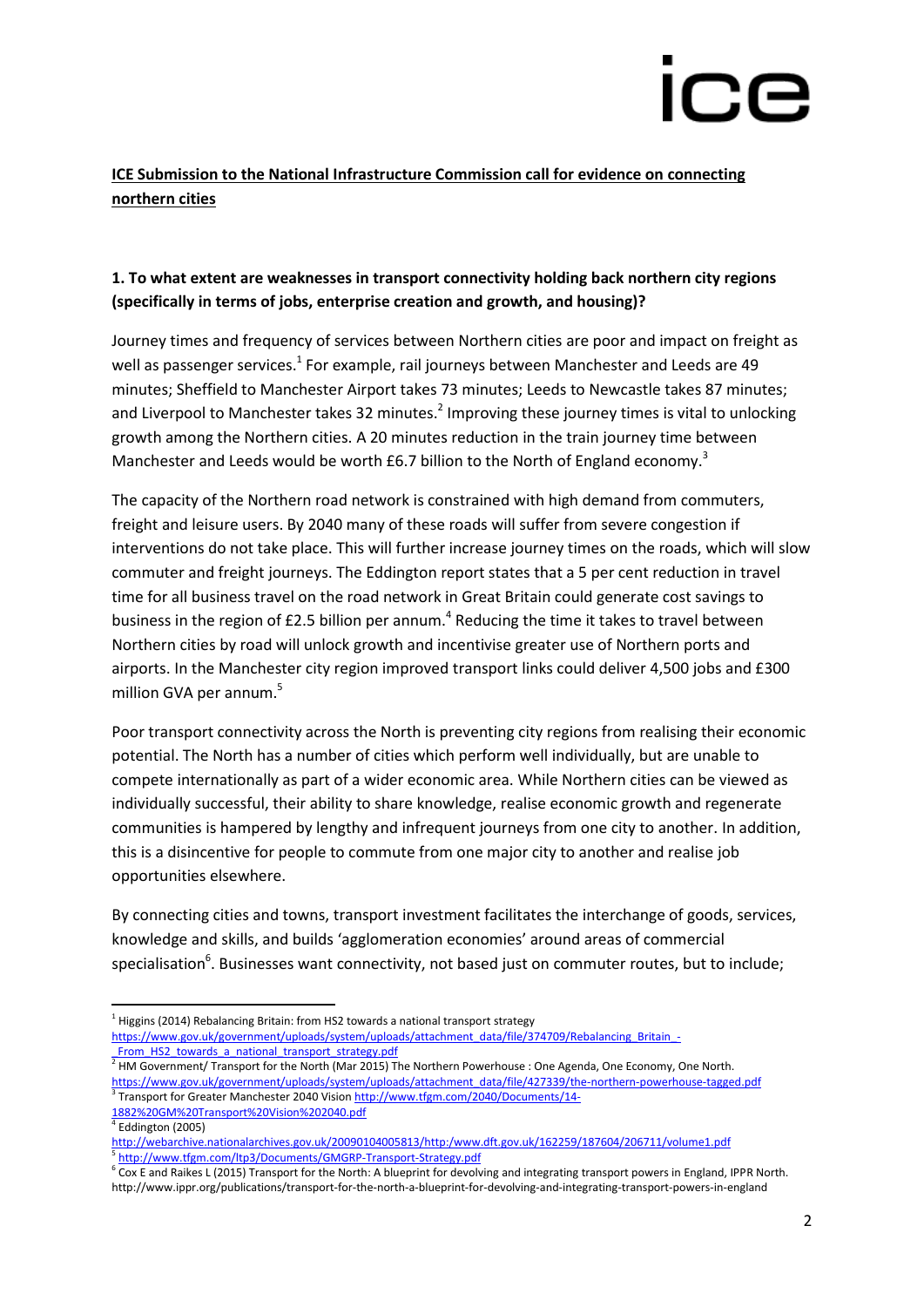- asset to asset
- $\bullet$  city to city
- city to transport node (airport/station/port)
- city to rural area

Northern businesses already have clear comparative advantages in sectors such as knowledge-based industries, advanced manufacturing, bio health, renewable energy industries, and culture and tourism. It is in such areas that the North has consistently increased its share of UK exports over the past decade. With a growing workforce and increased investment in innovation and skills, the North could play a vital part in boosting the nation's poor productivity levels.<sup>7</sup>

The benefits of greater investment in infrastructure and transport connectivity in the North are clear:

- HM Treasury analysis shows that realising the ambition to rebalance the UK economy would be worth an additional £56 billion in nominal terms to the northern economy, or £44 billion in real terms, equal to £1,600 per individual in the North.
- The Northern Way estimated that improved Trans Pennine connectivity between Sheffield-Leeds-Manchester could create £6.2 billion increase in GVA.
- The Highways England Delivery Plan demonstrates that if 112 individual schemes were delivered nationally between 2015 and 2020, this would generate £4 in long term economic benefits for every £1 invested, illustrating how relieving congestion aids productivity.

It is also important to recognise the value of outer city areas in economic regeneration, job creation and house building. Cities need to be better connected to science parks, universities and manufacturing areas to enable the optimisation of knowledge sharing and skills.

# **2. What cost-effective infrastructure investments in city-to-city connectivity could address these weaknesses? We are interested in all modes of transport.**

Our ambition should be to improve connectivity between assets, not just between and within cities. Assets include the regions ports and airports, science parks, universities and population centres, whether urban or rural. This approach to connectivity better articulates what business, commuters and consumers want from improved connectivity.

ICE believes that a range of investments – from small-scale interventions to transformational projects – will address asset connectivity weaknesses in the North. While capital investment is important, 89% of respondents to the City Growth Infrastructure Survey highlighted maintenance of current infrastructure as a key future pressures in their cities.<sup>8</sup> However, maintenance is often ignored when investment decisions are being made. To resolve this the appraisal approach for determining interventions requires attention. While some small-scale interventions may not qualify

**<sup>.</sup>**  $^7$  Cox E and Raikes L (2015) Rhetoric to reality: a business agenda for the northern powerhouse,

IPPR North. http://www.ippr.org/publications/rhetoric-to-reality-a-business-agenda-for-the-northernpowerhouse <sup>8</sup> Cities and Growth Commission (2014) Connected Cities: The Link to Growt[h https://www.thersa.org/discover/publications-and](https://www.thersa.org/discover/publications-and-articles/reports/connected-cities--the-link-to-growth/)[articles/reports/connected-cities--the-link-to-growth/](https://www.thersa.org/discover/publications-and-articles/reports/connected-cities--the-link-to-growth/)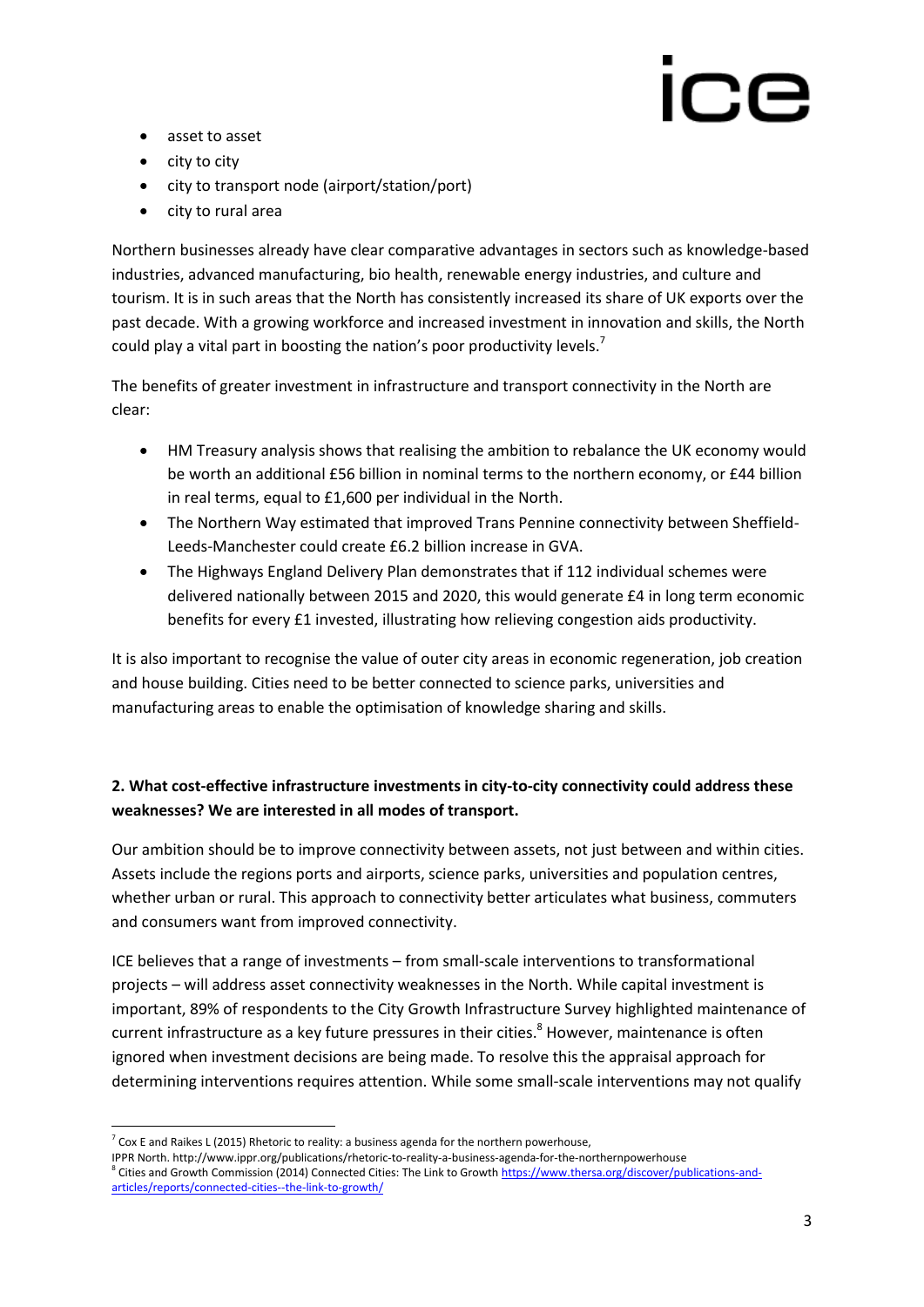as cost-effective in their own right, if they are viewed as part of a wider programme then benefits can be greater. The Department for Transport's current appraisal approach is based substantively on the aggregate time saving to users of a transport investment. This potentially ignores the wider economic benefits of transport schemes. The investment priorities of the North should be determined by appraisal techniques which seek to value the real economic impact of transport networks.

Transport for the North (TfN) has already agreed a series of vision statements setting out what is needed to close the productivity gap and achieve the aims of the Northern Powerhouse. These are:

- To build a single distribution freight network that looks across modal boundaries.
- To ensure the North's airports attract the highest possible level of international connectivity.
- Radically improved rail journey times and frequencies between major cities.
- A core free-flow strategic road network with 'mile a minute' journeys on expressways and motorways in the North.
- Improved east-west major road links to ensure better and more reliable journey times.
- An integrated and single, smart ticketing and fares solution across the North.

The ICE endorses these vision statements. It is essential to support Northern Combined and Local Authorities to develop Local Growth Deal packages of work to "plug into" pan-Northern priorities, in order to maximise the benefits from the transformative infrastructure required across the North.

Given the recent and unfortunate flooding events in the North of England, a greater emphasis should be placed on the resilience of Northern transport networks. Throughout December and January there has been severe disruption to goods and people moving around the North and in accessing other parts of the UK. Parts of the West Coast Mainline to Glasgow will be closed for the next few months and flooding has also closed the M62, A1, A19, M1 as well as key rail lines. December 2015 was the wettest on record and since 1990 we have experienced six of the ten wettest years on record, so this appears to be a trend in our weather patterns. Cost-effective investments in transport should consider the wider interdependent nature of our infrastructure networks so that greater resilience is built into the overall system.

## **3. Which city-to-city corridor(s) should be the priority for early phases of investment?**

We challenge the premise of this question and consider that investment should focus on an entire network approach. A process which focuses more centrally on the economy, through economic geographies and corridors, will prioritise both revenues and output potential.<sup>9</sup> As set out in our response to Q.2, we should consider asset-to-asset connectivity.

City regions should continue to identify and develop city-level transport schemes in longer-term strategies that extend significantly beyond the 2021 horizons of Strategic Economic Plans. The TfN

<sup>1</sup> <sup>9</sup> Volterra Partners (2014) Investing in City Regions: the case for long-term investment in transpor[t http://volterra.co.uk/wp](http://volterra.co.uk/wp-content/uploads/2014/11/Volterra-Investing-in-City-Regions-A4-report-PDF.pdf)[content/uploads/2014/11/Volterra-Investing-in-City-Regions-A4-report-PDF.pdf](http://volterra.co.uk/wp-content/uploads/2014/11/Volterra-Investing-in-City-Regions-A4-report-PDF.pdf)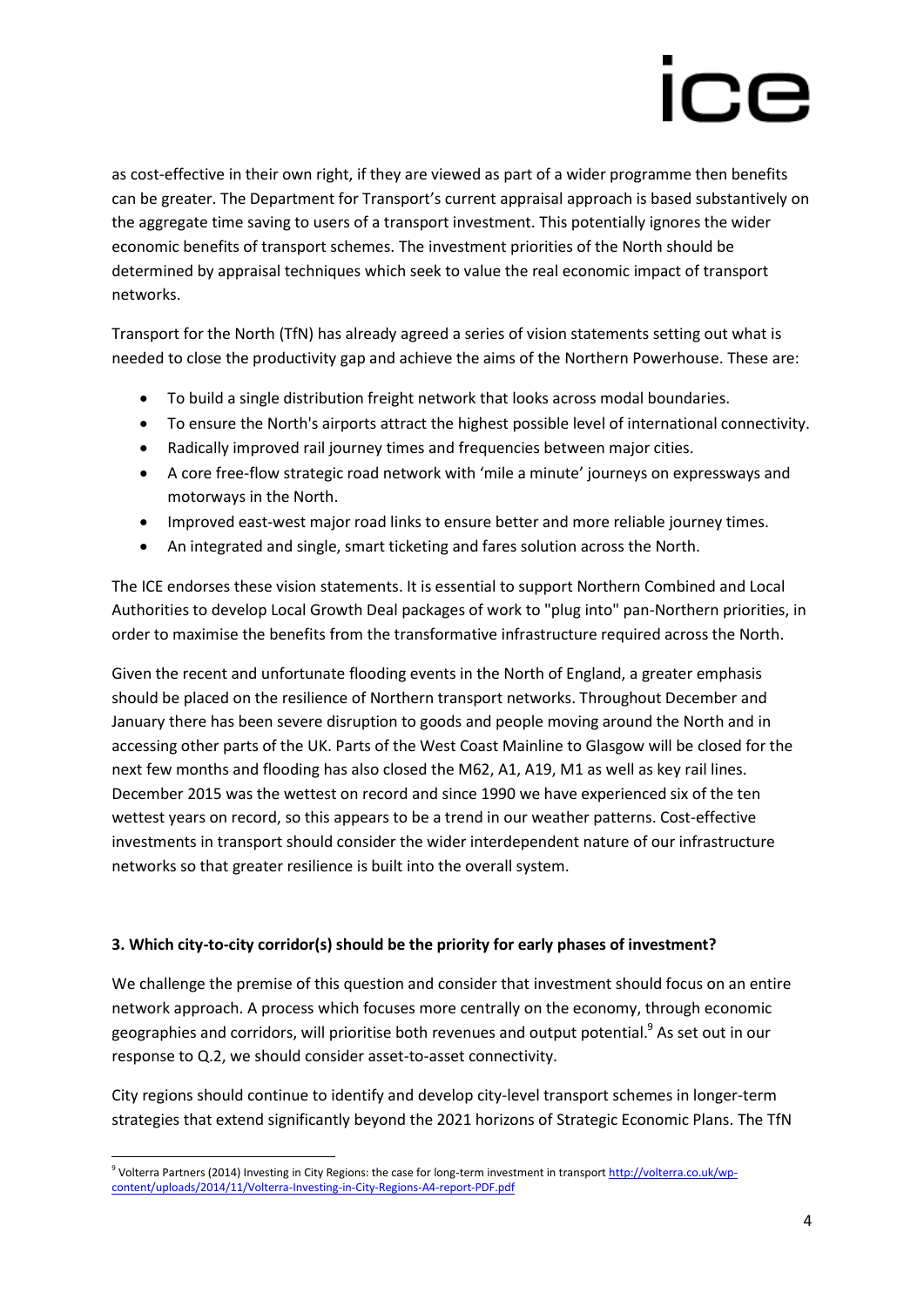# $\bf C$ E

vision statements referenced in Q2 set out a range of priorities for investment. The priorities for investment should be those schemes that address the current and future 'gaps' in achieving these vision statements. Specifically these include:

- W12 gauge cleared and electrified routes between the ports of Liverpool, Humber, Tees and Tyne to offer real opportunities for more rail-borne freight.
- Transformed surface rail and road access from across the North to Manchester Airport as the international gateway with the most potential to rapidly expand with significant available runway capacity.
- Multi-modal access improvements to the other international airports across the North to offer real choice, including rail access to Leeds Bradford.
- Schemes to overcome key barriers to rail journey time reduction between Liverpool, Manchester, Leeds, Sheffield and Newcastle, focusing on modest short term wins but minimal abortive costs whilst more aspirational schemes are developed.
- Completion of the Smart motorway programme between the North's city regions.
- Improvements to the strategic road network to achieve the 'mile per minute' objective between the North's key assets, such as the A19, A63, A180 and the M56.
- Dualling of the A66 from the M6 across to the international gateway at Teesport to provide a high quality alternative to the M62 road corridor for businesses and freight.
- A fully inclusive integrated ticketing solution for public transport across the North.

HS2 and TransNorth programmes are critical to the economic transformation of the North with the potential to close the productivity gap between the North and South, which HM Treasury has estimated would equate to more than £40 billion additional GVA by 2030. In order to drive the Northern Powerhouse, priority for early phases of investment need to be considered within a comprehensive and phased strategy for transport infrastructure. High speed rail provides a transformational approach to transport connectivity. Complementary projects, which optimise the benefits of this investment, should qualify for early delivery. For example, electrification of the TransPennine line and increasing capacity on the East Coast Main Line would deliver long term benefits both as stand-alone projects, and in the context of a new high speed rail network.

There are a broad set of interventions that each Combined Authority should implement to address city-to-city connectivity.

- Improving and maintaining assets: metro and local rail fleet and infrastructure renewals, major road maintenance and renewals of ageing structures;
- Improving local connectivity to the priority areas for jobs growth: improving accessibility between communities and key employment growth areas, and improving links to/from high speed rail hubs and international gateways, with local rail/metro/quality bus capacity and frequency improvements, and line extensions;
- Making the connections work and improving the journey experience: policy and programmes to improve integration and deliver door-to-door local sustainable transport.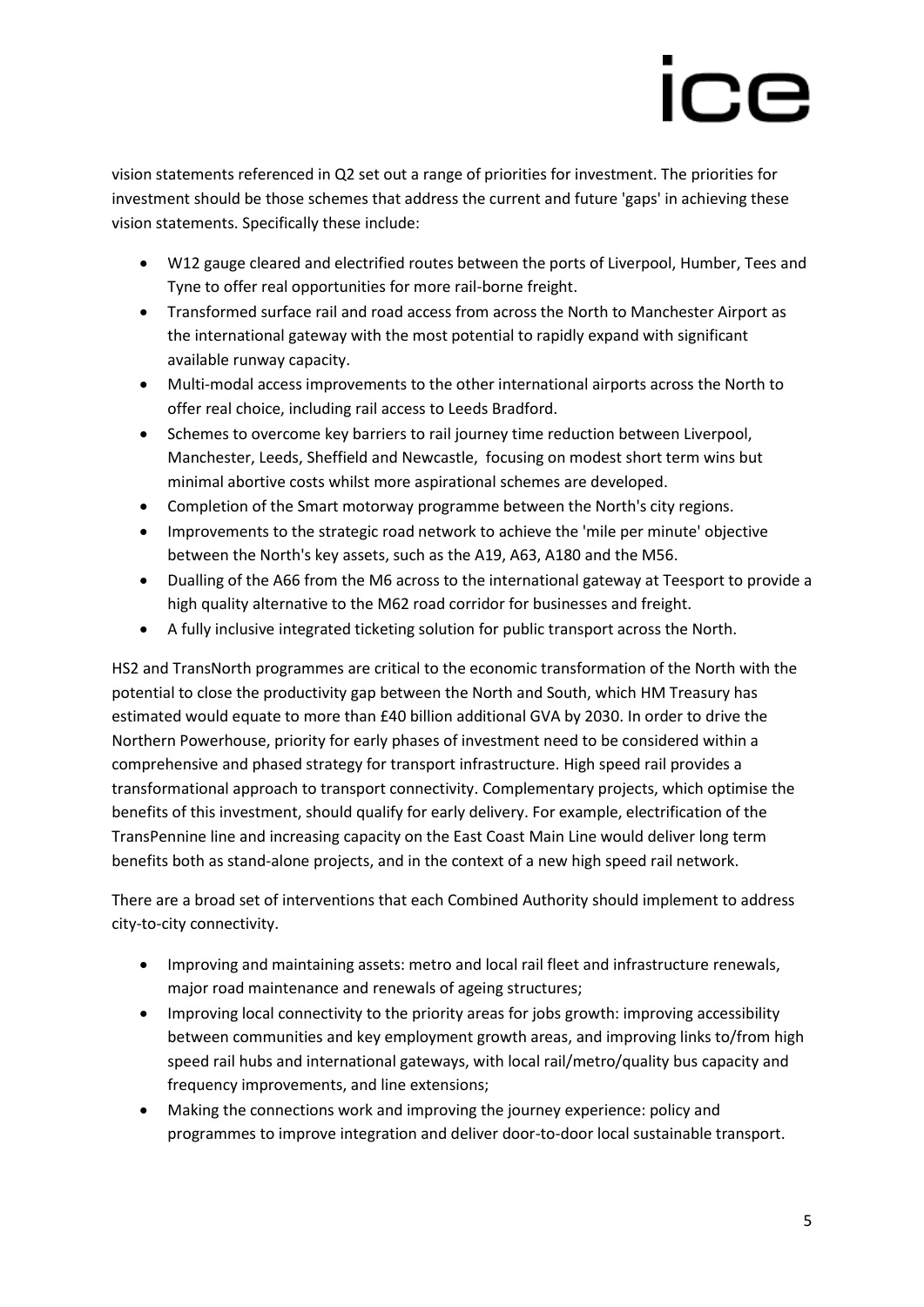London's transport network illustrates a way in which intra-city connectivity can be improved and generate a more integrated system. The following interventions can bring relatively quick and low cost benefits:

- Smart-ticketing
- Simpler and more readily understandable fare structures
- Timetable integration.

# **4. What are the key international connectivity needs likely to be in the next 20-30 years in the north of England (with a focus on ports and airports)? What is the most effective way to meet these needs, and what constraints on delivery are anticipated?**

In order to grow as an economy, achieve success and realise its potential the Northern Powerhouse needs access to Europe, particularly the EU, as well as the fastest growing economies in China, India and Brazil. Trade is one vital indicator of the North's connectivity. The North has especially good reason to focus on freight, given its substantial port infrastructure – the ports of Tyne, Tees, Liverpool, Hull, and Grimsby and Immingham in particular – its manufacturing base and its rapidlygrowing wholesale and retail sector.<sup>10</sup> North East ports, specifically Teesport rail terminal, currently handles approximately 3% of container throughput via connections to Felixstowe, Southampton and Scotland. The target is to see this grow to 20% and Teesport is already looking at new connections to the Midlands to commence in 2016 to enable this.

- In 2014, the North exported goods worth £55.2 billion in 2014 and imported goods worth £54.2 billion. This positive balance of trade is entirely due to the North East, which is the only English region that exported more than it imported.
- The EU is the North's largest trading partner, accounting for more than half of all imports (56.0 per cent) and exports (52.2 per cent). Asia and Oceania accounted for just over a quarter of imports (25.8 per cent), while North America was also a significant export market (15.9 per cent).
- The North handles about a third of the UK's port business. Together the region's major ports imported 114 million tons (36.0 per cent of the UK total) and exported 55 million tons (31.8 per cent of the UK total).<sup>11</sup>

The delivery of the Liverpool SUPERPORT could open up opportunities to the North. Improved connectivity and capacity for freight on our road and rail networks opens up access to the Port from across the whole of the UK. This has the potential to save on national freight miles, through enabling logistics that are closer to their end markets. It will also help grow the local economy through job creation. It will also reduce congestion on roads, particularly those that carry freight from the South

**<sup>.</sup>**  $10$  Cox E and Raikes L (2015) Transport for the North: A blueprint for devolving and integrating transport powers in England, IPPR North. http://www.ippr.org/publications/transport-for-the-north-a-blueprint-for-devolving-and-integrating-transport-powers-in-england <sup>11</sup> Cox E and Raikes L (2015) *Rhetoric to reality: a business agenda for the northern powerhouse*, IPPR North. <http://www.ippr.org/publications/rhetoric-to-reality-a-business-agenda-for-the-northern-powerhouse>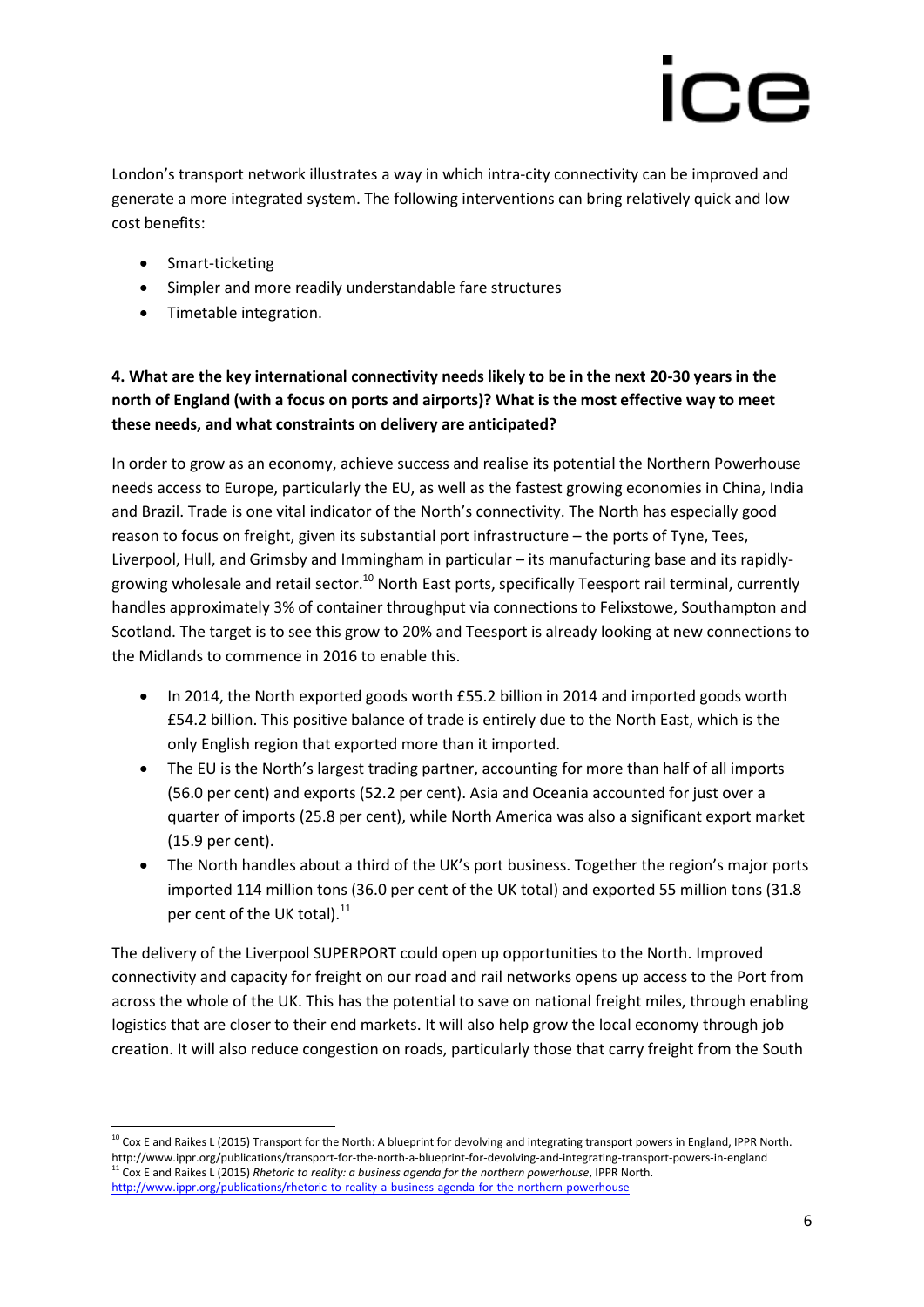to the North. In addition to this project there are a number of Northern port expansion plans<sup>12</sup> – in Hull, Tyne and Teesport – which will enhance the international competiveness of the Northern economy.

International connectivity is not just about the capacity of airports and ports but about the connections to those assets. There is little benefit in having a modern international airport if ongoing land transport links are poor. Internationally-focussed domestic businesses and foreign investors, will generally choose to locate where international connections are strong, weighing up the relative accessibility for freight imports and exports, and their workforce.

The South East aviation capacity issue requires immediate attention to help improve the UK's connectivity to the fastest growing economies. In tandem we need to improve connectivity between the North and the South East and also improve land surface access between Northern airports and Northern cities. There should be an increase in slots at Heathrow for interlinking business passengers. Airports in the region struggle to compete for landing slots, which is a potential barrier to international accessibility.

# **5. What form of governance would most effectively deliver transformative infrastructure in the north, how should this be funded and by whom, including appropriate local contributions?**

Major infrastructure programmes and projects require time to deliver. One of the greatest challenges to their delivery is slow political decision making. This has been evident in the case of South East aviation capacity and High Speed rail. The National Infrastructure Commission has a key role to play in improving the evidence base for major infrastructure programmes and projects, which should in turn improve the decision making process. Improving the evidence base, early engagement with communities and building political consensus (both national and local) will improve our ability to deliver these transformational projects. This national level strategic approach will provide direction to bodies such as TfN as they set out their own plans.

The governance model should reflect the overall aims and objectives of TfN and the emerging Northern Transport Strategy, but crucially must ensure that the needs and interests of all partner city regions are fully met. This is vital if the benefits of transformational infrastructure are to be truly pan-Northern.

Through the Northern Transport Strategy, TfN should seek to determine the transport priorities that help meet the outputs set out in its vision statements and put forward a costed programme of works to deliver the required improvements to achieve the vision statements.

As with rail and road funding settlements, TfN and the Government should then agree this programme and the investment required over a long term period, such as a five year rolling programme basis. This will enable TfN to become joint Client (with the Government) for the delivery

1

 $12$  HM Government/ Transport for the North (Mar 2015) The Northern Powerhouse : One Agenda, One Economy, One North. [https://www.gov.uk/government/uploads/system/uploads/attachment\\_data/file/427339/the-northern-powerhouse-tagged.pdf](https://www.gov.uk/government/uploads/system/uploads/attachment_data/file/427339/the-northern-powerhouse-tagged.pdf)